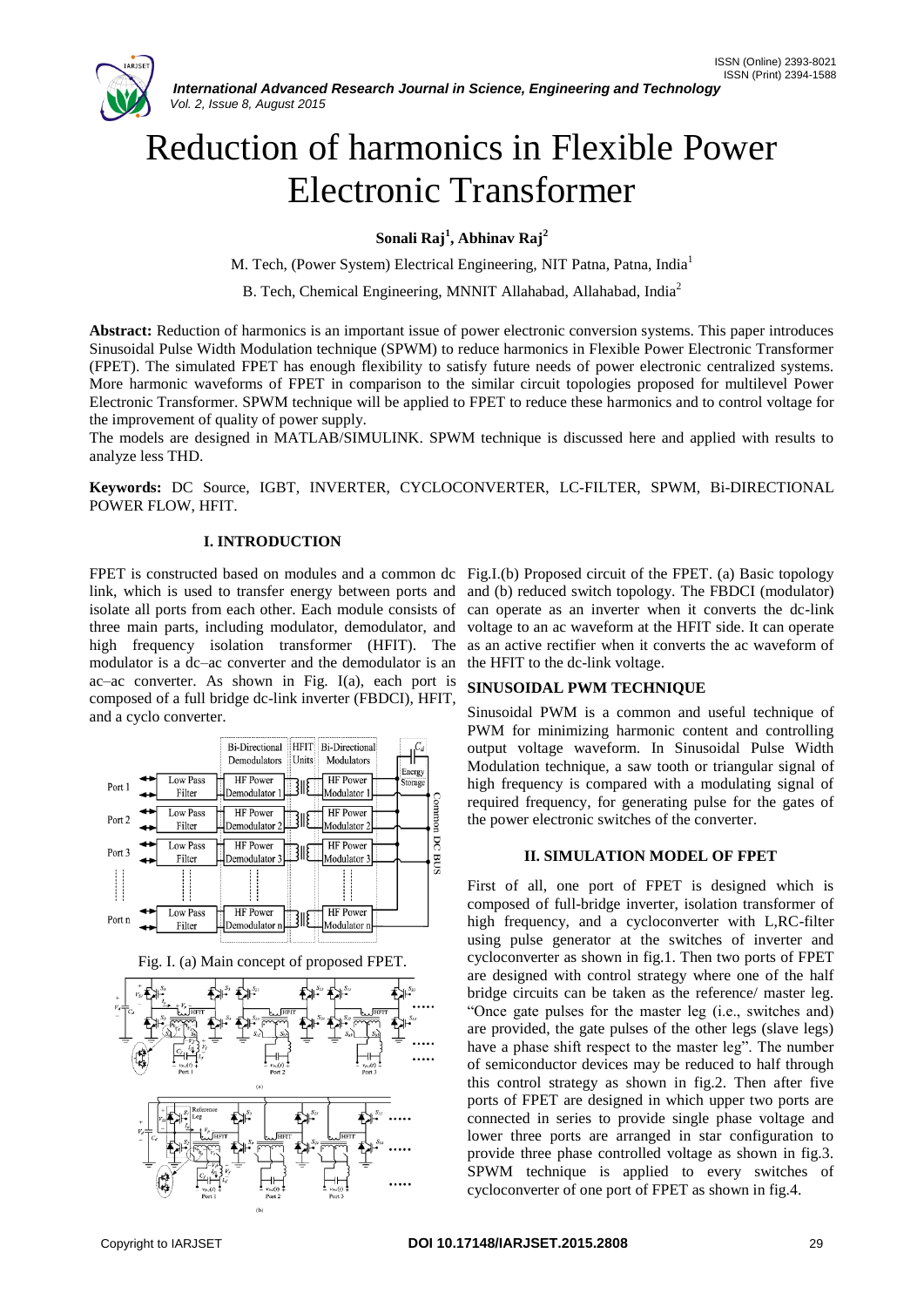

*International Advanced Research Journal in Science, Engineering and Technology Vol. 2, Issue 8, August 2015*



Fig.1. Simulation of one port of FPET



Fig.2. Simulation of two ports of FPET with control strategy.



Fig. 3. Simulation of 5 ports of FPET



Fig.4. Simulation of one port of FPET by using SPWM technique.

# **III. RESULTS OF SIMULATION**

**Output of simulation of one or two port/s of FPET:**



Fig.5. output at the cycloconverter side of FPET

**Output of simulation of five ports of FPET:** Output of Upper Ports Single Phase FPET



FPET

Output of Lower Ports Three Phase FPET



Fig.7. Phase to neutral voltage of star arranged lower ports



Fig.8. Phase to phase voltage of star arranged lower ports